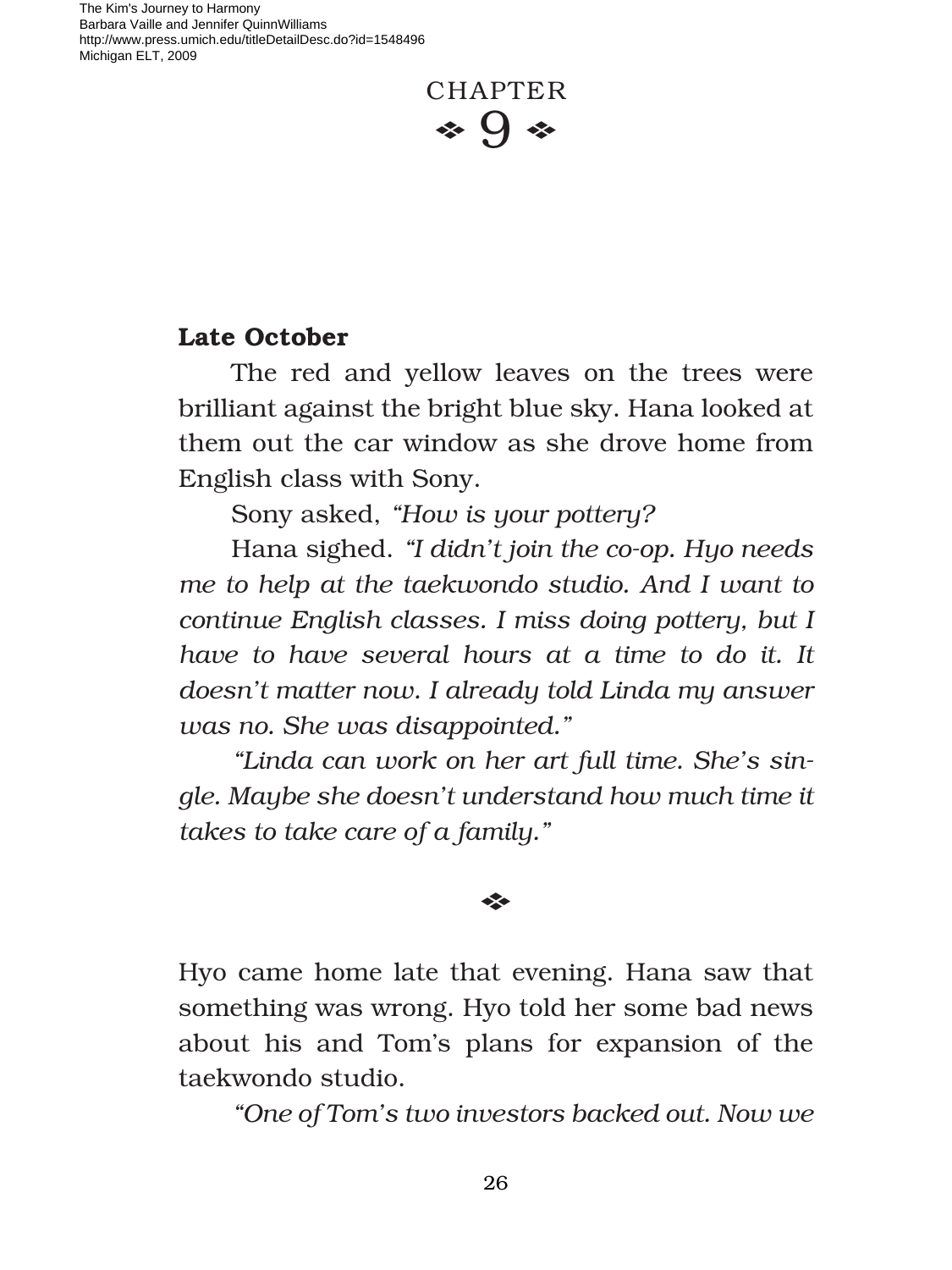The Kim's Journey to Harmony Barbara Vaille and Jennifer QuinnWilliams http://www.press.umich.edu/titleDetailDesc.do?id=1548496 Michigan ELT, 2009

> *can't afford to expand. All our plans and dreams are ruined."*

> Hana sat quietly, thinking. If Hyo went back to work for Kwan part time, could he make enough money to invest in the company himself? With this upsetting news about the investor, would Hyo consider asking Kwan to take him back? She decided to ask him.

> *"What do you think about giving up the job at the grocery store and going back to work with Kwan part time? Would you try it for six months? You could work at the company in the morning and early afternoon and go to the studio for your classes after that. I think Kwan will give you more responsibility. He's very sad and disappointed about how things turned out."*

> Hyo looked at Hana. *"How do you know how Kwan feels?"*

> *"Mi Sun, Mother-in-Law, and I talked. We all want family harmony, especially your mother. It's too hard on all of us, and family is too important, to let the tension between you and Kwan continue. There must be a way to fix it.*"

> Hyo was silent. *"I'll think about it, Hana. One thing I know is that Kwan will not make the first move. He would lose face."*

*"I agree. You will have to ask him."*

#### E